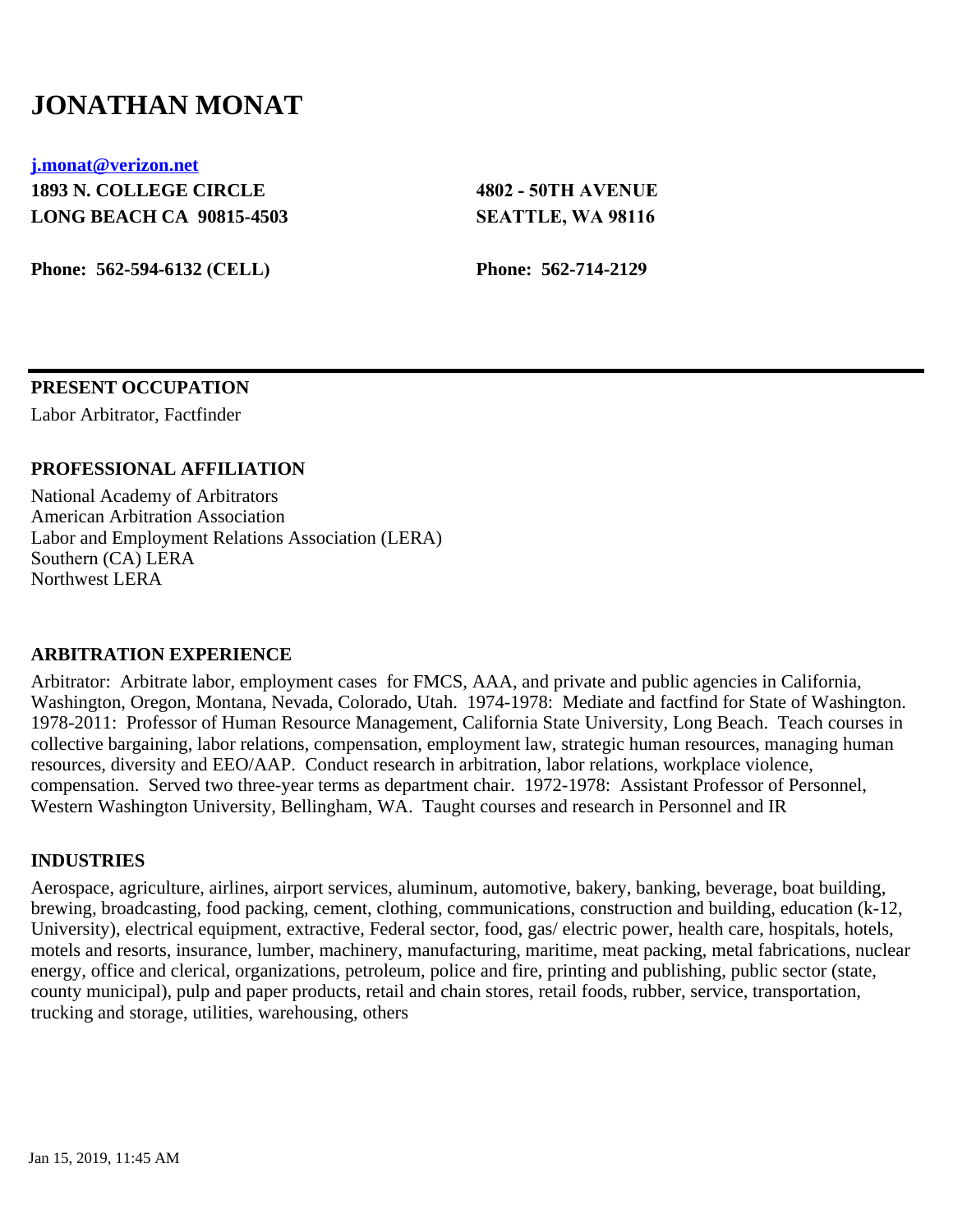## **ISSUES**

Affirmative action, absenteeism, alcohol and substance abuse, arbitrability, bargaining unit work, call-in and callback pay, contract terms, demotion, discharge, discipline, discrimination (age, sex), drugs/alcohol, gambling, holidays, FMLA, interest arbitration, job classification, job posting and bidding, jurisdiction, layoff, bumping and recall, management rights, off duty conduct, overtime/overtime pay, past practice, rates of pay, safety, scheduling of work, seniority, severance pay, strikes/lockouts, subcontracting/contracting out, training, transfer, vacations and vacation pay, work assignment, sexual harassment, others.

## **PERMANENT PANELS**

Disney Resorts/HERE/UFCW/IAM Pirelli Cable Company/CWA USPS/NALC USPS/APWU Disney Resorts/Oper. Engs. Sysco Food Services/Teamsters Edwards Air Force Base, AFGE Walt Disney Company/Ironworkers 433 ILWU/West Coast Terminals

## **ARBITRATION ROSTER(S)**

National Academy of Arbitrators Federal Mediation and Conciliation Service National Mediation Board American Arbitration Association Federal Labor Relations Authority State of Washington PERC California Med/Conciliation Service California PERB

## **PUBLISHED CASES**

130 LA 1493 (2012); 122 LA 663 (2006); 117 LA 1611 (2002); 114 LA 752 (2000); 113 LA 314 (2000); 112 LA 259 (1999); 112 LA 18 (1999); 111 LA 545 (1999); 109 LA 659 (1998); 107 LA 215 (1997); 82 LA 208 (1984); 84-1 ARB 8097; 75 LA 1052 (1981)

# **SIGNIFICANT PUBLICATIONS**

Jonathan S. Monat and Angel Gomez, ¿Sexual Harassment: The Impact of Meritor Savings Bank,¿ Arbitration Journal, December 1986; Jonathan S. Monat and Angel Gomez, ¿Decisional Standards Used by Arbitrators in Sexual Harassment Cases, Labor Law Journal, October 1986.

## **PER DIEM FEE**

\$1800

## **DOCKET FEE**

None

## **CANCEL FEE**

: If the scheduled hearing is postponed or canceled by phone, fax or e-mail with notice of 30 days or less, 50% of per diem will be charged; if notice of 21 days or less, 100% of per diem will be charged if another matter cannot be set in its place.